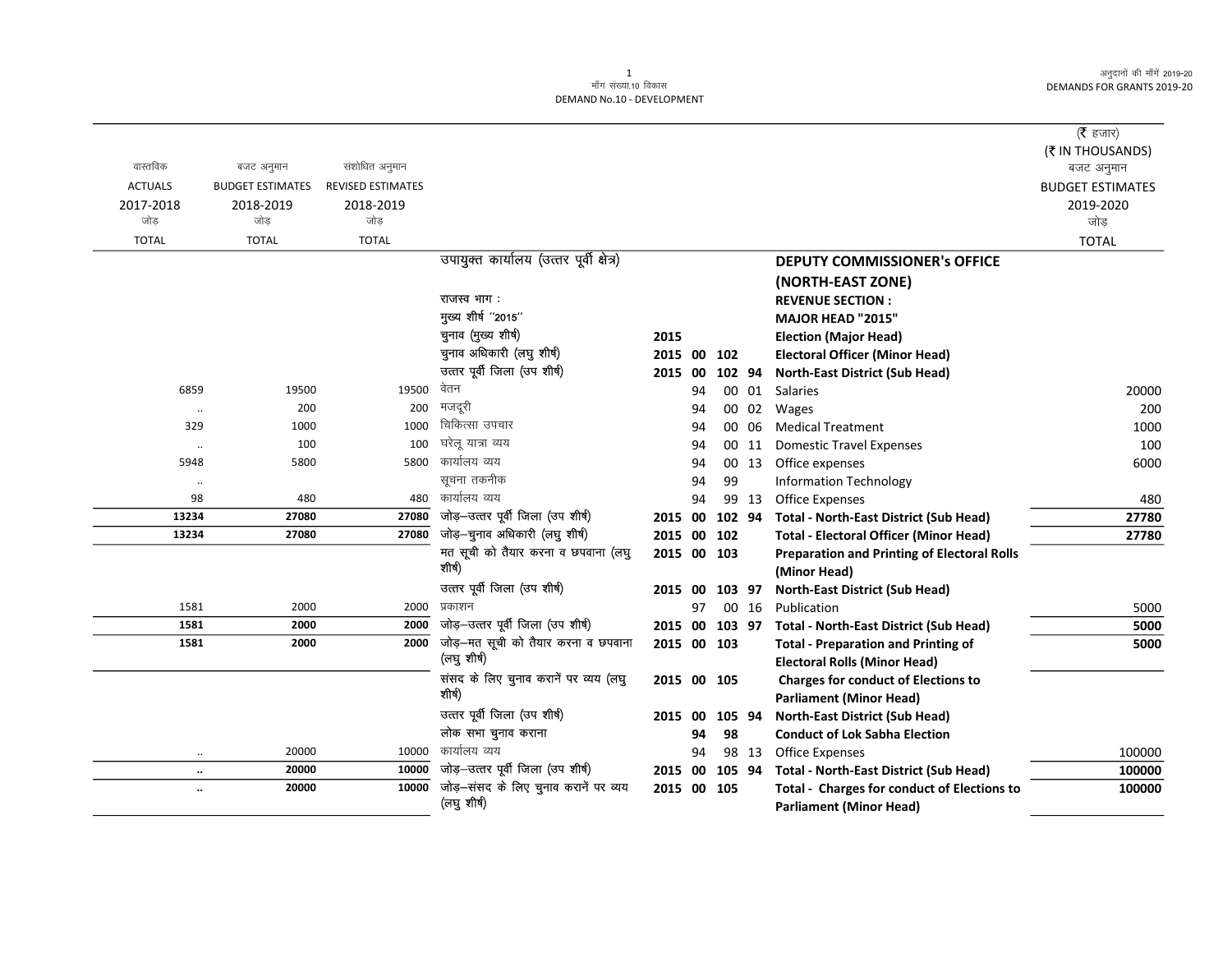|                |                               |                          |                                                                                |             |    |        |       |                                                   | (रै हजार)<br>(₹ IN THOUSANDS) |
|----------------|-------------------------------|--------------------------|--------------------------------------------------------------------------------|-------------|----|--------|-------|---------------------------------------------------|-------------------------------|
| वास्तविक       | बजट अनुमान                    | संशोधित अनुमान           |                                                                                |             |    |        |       |                                                   | बजट अनुमान                    |
| <b>ACTUALS</b> | <b>BUDGET ESTIMATES</b>       | <b>REVISED ESTIMATES</b> |                                                                                |             |    |        |       |                                                   | <b>BUDGET ESTIMATES</b>       |
| 2017-2018      | 2018-2019                     | 2018-2019                |                                                                                |             |    |        |       |                                                   | 2019-2020                     |
| जोड            | जोड                           | जोड                      |                                                                                |             |    |        |       |                                                   | जोड़                          |
| <b>TOTAL</b>   | <b>TOTAL</b>                  | <b>TOTAL</b>             |                                                                                |             |    |        |       |                                                   | <b>TOTAL</b>                  |
|                |                               |                          | राज्य/संघ क्षेत्र के विधान मंडलों के चुनाव<br>कराने पर प्रभार (लघु शीर्ष)      | 2015 00 106 |    |        |       | <b>Charges for conduct of Election to</b>         |                               |
|                |                               |                          |                                                                                |             |    |        |       | <b>State/UT Legislature (Minor Head)</b>          |                               |
|                |                               |                          | उत्तर पूर्वी जिला (उप शीर्ष)                                                   | 2015 00     |    | 106 94 |       | <b>North-East District (Sub Head)</b>             |                               |
|                |                               |                          | चुनावों पर व्यय<br>कार्यालय व्यय                                               |             | 94 | 98     |       | Expenses on election                              |                               |
|                | 20000<br>$\ddot{\phantom{a}}$ | 10000                    |                                                                                |             | 94 |        | 98 13 | <b>Office Expenses</b>                            | 80000                         |
|                | 20000<br>$\ldots$             | 10000                    | जोड़-उत्तर पूर्वी जिला (उप शीर्ष)                                              | 2015 00     |    | 106 94 |       | <b>Total - North-East District (Sub Head)</b>     | 80000                         |
|                | 20000<br>                     | 10000                    | जोड़-राज्य/संघ क्षेत्र के विधान मंडलों के<br>चुनाव कराने पर प्रभार (लघु शीर्ष) | 2015 00 106 |    |        |       | <b>Total - Charges for conduct of Election to</b> | 80000                         |
|                |                               |                          |                                                                                |             |    |        |       | <b>State/UT Legislature (Minor Head)</b>          |                               |
|                |                               |                          | मतदाताओं को पहचान पत्र जारी करना                                               | 2015 00 108 |    |        |       | <b>Issue of Identity Cards to voters (Minor</b>   |                               |
|                |                               |                          | (लघु शीर्ष)                                                                    |             |    |        |       | Head)                                             |                               |
|                |                               |                          | उत्तर पूर्वी जिला (उप शीर्ष)                                                   | 2015 00     |    | 108 92 |       | <b>North-East District (Sub Head)</b>             |                               |
| 17452          | 17500                         | 17500                    | कार्यालय व्यय                                                                  |             | 92 |        | 00 13 | <b>Office Expenses</b>                            | 17500                         |
| 2489           | 2500                          | 2500                     | अन्य प्रभार                                                                    |             | 92 |        | 00 50 | <b>Other Charges</b>                              | 2500                          |
| 19941          | 20000                         | 20000                    | जोड़-उत्तर पूर्वी जिला (उप शीर्ष)                                              | 2015 00     |    | 108 92 |       | <b>Total - North-East District (Sub Head)</b>     | 20000                         |
| 19941          | 20000                         | 20000                    | जोड़–मतदाताओं को पहचान पत्र जारी                                               | 2015 00 108 |    |        |       | Total - Issue of Identity Cards to voters         | 20000                         |
|                |                               |                          | करना (लघु शीर्ष)                                                               |             |    |        |       | (Minor Head)                                      |                               |
| 34756          | 89080                         | 69080                    | जोड़-मुख्य शीर्ष "2015"                                                        | 2015        |    |        |       | <b>TOTAL - MAJOR HEAD"2015"</b>                   | 232780                        |
|                |                               |                          | मुख्य शीर्ष "2029"                                                             |             |    |        |       | <b>MAJOR HEAD "2029"</b>                          |                               |
|                |                               |                          | भूमि राजस्व (मुख्य शीर्ष)                                                      | 2029        |    |        |       | Land Revenue (Major Head)                         |                               |
|                |                               |                          | अन्य व्यय (लघु शीर्ष)                                                          | 2029        | 00 | 800    |       | <b>Other Expenditure (Minor Head)</b>             |                               |
|                |                               |                          | उत्तर पूर्वी क्षेत्र (उप शीर्ष)                                                | 2029        | 00 | 800 93 |       | North East Zone (Sub Head)                        |                               |
|                |                               |                          | जोतदारी विधेयक                                                                 |             | 93 | 97     |       | <b>Tenancy legislature</b>                        |                               |
| 3360           | 4000                          | 1200                     | वेतन                                                                           |             | 93 |        | 97 01 | <b>Salaries</b>                                   | 2000                          |
| 21             | 70                            | 70                       | चिकित्सा उपचार                                                                 |             | 93 |        | 97 06 | <b>Medical Treatment</b>                          | 70                            |
| 3381           | 4070                          | 1270                     | जोड़-उत्तर पूर्वी क्षेत्र (उप शीर्ष)                                           | 2029        | 00 | 800 93 |       | Total - North East Zone (Sub Head)                | 2070                          |
| 3381           | 4070                          | 1270                     | जोड़—अन्य व्यय (लघु शीर्ष)                                                     | 2029        |    | 00 800 |       | <b>Total - Other Expenditure (Minor Head)</b>     | 2070                          |
| 3381           | 4070                          | 1270                     | जोड़-मुख्य शीर्ष "2029"                                                        | 2029        |    |        |       | <b>TOTAL - MAJOR HEAD"2029"</b>                   | 2070                          |
|                |                               |                          | मुख्य शीर्ष "2030"                                                             |             |    |        |       | <b>MAJOR HEAD "2030"</b>                          |                               |
|                |                               |                          | स्टाम्प और पंजीकरण (मुख्य शीर्ष)                                               | 2030        |    |        |       | <b>Stamps and Registration (Major Head)</b>       |                               |
|                |                               |                          | पंजीकरण (उप मुख्य शीर्ष)                                                       | 2030 03     |    |        |       | <b>Registration (Sub Major Head)</b>              |                               |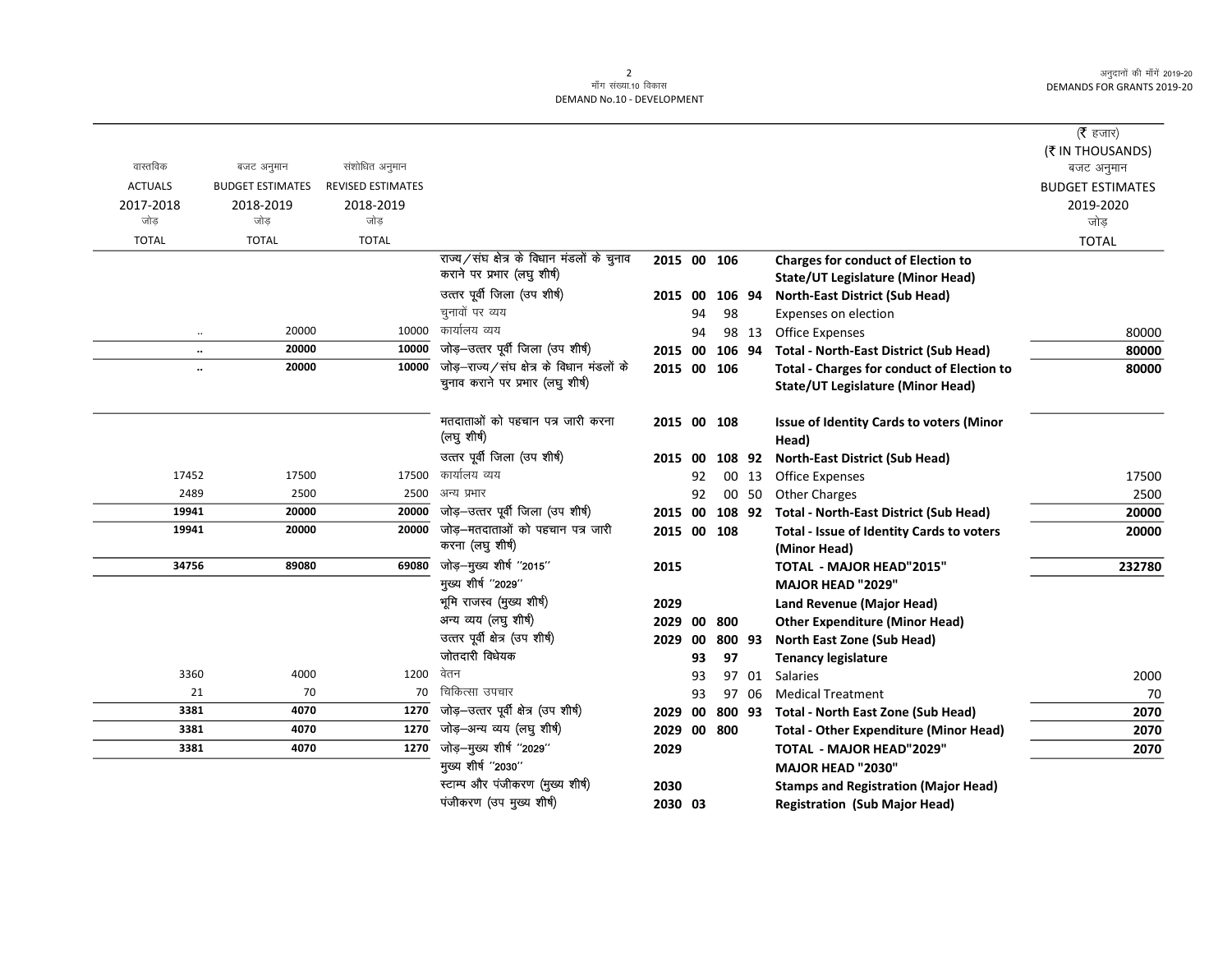|                      |                         |                          |                                      |                |    |        |       |                                                   | ( <b>रै</b> हजार)       |
|----------------------|-------------------------|--------------------------|--------------------------------------|----------------|----|--------|-------|---------------------------------------------------|-------------------------|
|                      |                         |                          |                                      |                |    |        |       |                                                   | (₹ IN THOUSANDS)        |
| वास्तविक             | बजट अनुमान              | संशोधित अनुमान           |                                      |                |    |        |       |                                                   | बजट अनुमान              |
| <b>ACTUALS</b>       | <b>BUDGET ESTIMATES</b> | <b>REVISED ESTIMATES</b> |                                      |                |    |        |       |                                                   | <b>BUDGET ESTIMATES</b> |
| 2017-2018            | 2018-2019               | 2018-2019                |                                      |                |    |        |       |                                                   | 2019-2020               |
| जोड                  | जोड                     | जोड                      |                                      |                |    |        |       |                                                   | जोड                     |
| <b>TOTAL</b>         | <b>TOTAL</b>            | <b>TOTAL</b>             |                                      |                |    |        |       |                                                   | <b>TOTAL</b>            |
|                      |                         |                          | निर्देशन और प्रकाशन (लघु शीर्ष)      | 2030 03 001    |    |        |       | Direction & Admn. (Minor Head)                    |                         |
|                      |                         |                          | उत्तर पूर्वी क्षेत्र (उप शीर्ष)      | 2030 03 001 95 |    |        |       | North East Zone (Sub Head)                        |                         |
| 966                  | 4000                    | 1500                     | वेतन                                 |                | 95 |        | 00 01 | <b>Salaries</b>                                   | 2000                    |
|                      | 200                     | 200                      | चिकित्सा उपचार                       |                | 95 |        | 00 06 | <b>Medical Treatment</b>                          | 200                     |
| 966                  | 4200                    | 1700                     | जोड़-उत्तर पूर्वी क्षेत्र (उप शीर्ष) | 2030 03        |    | 001 95 |       | <b>Total - North East Zone (Sub Head)</b>         | 2200                    |
| 966                  | 4200                    | 1700                     | जोड़-निर्देशन और प्रशासन (लघु शीर्ष) | 2030 03 001    |    |        |       | <b>Total - Direction &amp; Admn. (Minor Head)</b> | 2200                    |
| 966                  | 4200                    | 1700                     | जोड़-पंजीकरण (उप मुख्य शीर्ष)        | 2030 03        |    |        |       | <b>Total - Registration (Sub Major Head)</b>      | 2200                    |
| 966                  | 4200                    | 1700                     | मुख्य शीर्ष "2030"                   | 2030           |    |        |       | <b>TOTAL - MAJOR HEAD"2030"</b>                   | 2200                    |
|                      |                         |                          | मुख्य शीर्ष "2053"                   |                |    |        |       | <b>MAJOR HEAD "2053"</b>                          |                         |
|                      |                         |                          | जिला प्रशासन (मुख्य शीर्ष)           | 2053           |    |        |       | <b>Distritct Administration (Major Head)</b>      |                         |
|                      |                         |                          | जिला स्थापना (लघु शीर्ष)             | 2053 00 093    |    |        |       | <b>District Estt. (Minor Head)</b>                |                         |
|                      |                         |                          | उत्तर पूर्वी क्षेत्र (उप शीर्ष)      | 2053           | 00 | 093 88 |       | North East Zone (Sub Head)                        |                         |
| 34584                | 50000                   | 38000                    | वेतन                                 |                | 88 |        | 00 01 | <b>Salaries</b>                                   | 50000                   |
|                      | 1000                    | 3000                     | मजदूरी                               |                | 88 |        | 00 02 | Wages                                             | 7000                    |
| 18                   | 50                      | 50                       | समयोपरि भत्ता                        |                | 88 | 00     | 03    | O.T.A.                                            | 50                      |
| 964                  | 1500                    | 1500                     | चिकित्सा उपचार                       |                | 88 | 00     | 06    | <b>Medical Treatment</b>                          | 1500                    |
| 81                   | 100                     | 500                      | घरेलू यात्रा व्यय                    |                | 88 | 00     | 11    | <b>Domestic Travel Expenses</b>                   | 500                     |
| 29896                | 30000                   | 29600                    | कार्यालय व्यय                        |                | 88 |        | 00 13 | <b>Office Expenses</b>                            | 24000                   |
| $\ddot{\phantom{0}}$ | 400                     | 400                      | विज्ञापन तथा प्रचार                  |                | 88 |        | 00 26 | Advertisement & Publicity                         | 400                     |
|                      |                         |                          | सूचना तकनीक                          |                | 88 | 99     |       | <b>Information Technology</b>                     |                         |
| 308                  | 500                     | 500                      | कार्यालय व्यय                        |                | 88 |        | 99 13 | <b>Office Expenses</b>                            | 500                     |
| 65851                | 83550                   | 73550                    | जोड़-उत्तर पूर्वी क्षेत्र (उप शीर्ष) | 2053           | 00 | 093 88 |       | <b>Total - North East Zone (Sub Head)</b>         | 83950                   |
| 65851                | 83550                   | 73550                    | जोड़- जिला स्थापना (लघु शीर्ष)       | 2053           | 00 | 093    |       | <b>Total - District Estt. (Minor Head)</b>        | 83950                   |
|                      |                         |                          | अन्य स्थापना (लघु शीर्ष)             | 2053 00        |    | 094    |       | <b>Other Estt. (Minor Head)</b>                   |                         |
|                      |                         |                          | भूमि अधिग्रहण कार्यालय (उप शीर्ष)    | 2053 00        |    | 094 87 |       | Land Acquisition Estt. (Sub Head)                 |                         |
|                      |                         |                          | उत्तर पूर्वी क्षेत्र                 |                | 87 | 98     |       | <b>North East Zone</b>                            |                         |
| 93                   | 800                     | 800                      | व्यावसायिक सेवायें                   |                | 87 |        | 98 28 | <b>Professional Services</b>                      | 800                     |
|                      |                         |                          | सूचना तकनीक                          |                | 87 | 99     |       | <b>Information Technology</b>                     |                         |
|                      | 300                     | 300                      | कार्यालय व्यय                        |                | 87 |        | 99 13 | <b>Office Expenses</b>                            | 300                     |
|                      |                         |                          |                                      |                |    |        |       |                                                   |                         |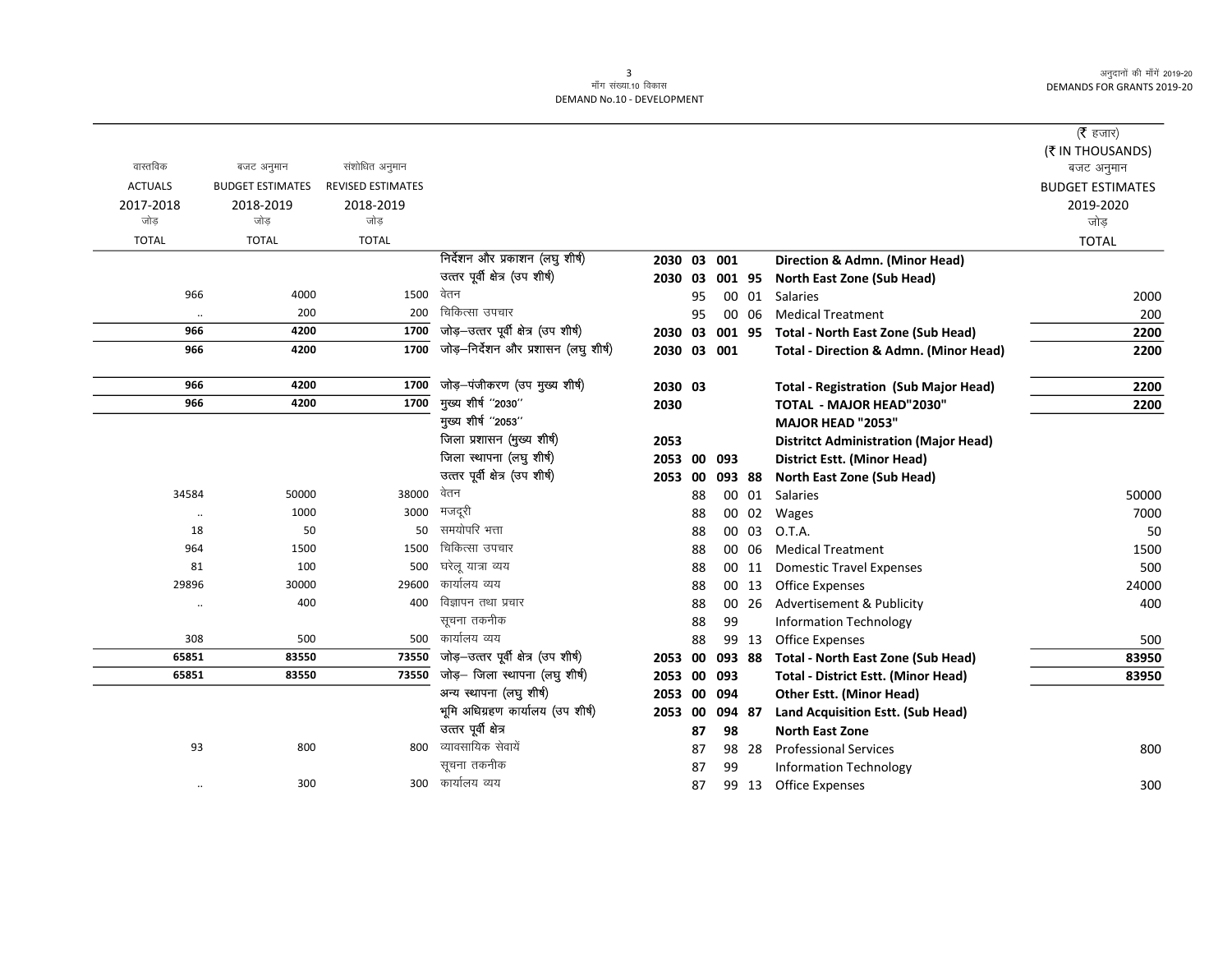|                                           |                                                |                |    |        |       |                                                          | ( $\bar{\tau}$ हजार)<br>(₹ IN THOUSANDS) |
|-------------------------------------------|------------------------------------------------|----------------|----|--------|-------|----------------------------------------------------------|------------------------------------------|
| वास्तविक<br>बजट अनुमान                    | संशोधित अनुमान                                 |                |    |        |       |                                                          | बजट अनुमान                               |
| <b>ACTUALS</b><br><b>BUDGET ESTIMATES</b> | <b>REVISED ESTIMATES</b>                       |                |    |        |       |                                                          | <b>BUDGET ESTIMATES</b>                  |
| 2017-2018<br>2018-2019                    | 2018-2019                                      |                |    |        |       |                                                          | 2019-2020                                |
| जोड<br>जोड                                | जोड़                                           |                |    |        |       |                                                          | जोड                                      |
| <b>TOTAL</b><br><b>TOTAL</b>              | <b>TOTAL</b>                                   |                |    |        |       |                                                          | <b>TOTAL</b>                             |
| 93<br>1100                                | जोड़-भूमि अधिग्रहण कार्यालय (उप शीर्ष)<br>1100 |                |    |        |       | 2053 00 094 87 Total - Land Acquisition Estt. (Sub Head) | 1100                                     |
| 93<br>1100                                | जोड़-अन्य स्थापना (लघु शीर्ष)<br>1100          | 2053 00        |    | 094    |       | Total - Other Estt. (Minor Head)                         | 1100                                     |
|                                           | अन्य व्यय (लघु शीर्ष)                          | 2053 00 800    |    |        |       | <b>Other Expenditure (Minor Head)</b>                    |                                          |
|                                           | जिला शहरी विकास ऐजेंसी को अनुदान (डी.          | 2053 00 800 70 |    |        |       | <b>Grants to District Urban Development</b>              |                                          |
|                                           | यू.डी.ए.) उत्तर पूर्वी जिला (उप शीर्ष)         |                |    |        |       | Agency (DUDA) District North East (Sub<br>Head)          |                                          |
| 1400<br>$\ddotsc$                         | सहायता अनुदान-सामान्य                          |                | 70 |        | 00 31 | Grants-in-aid-General                                    |                                          |
| 1400<br>$\ddot{\phantom{a}}$              | जोड़-जिला शहरी विकास ऐजेंसी को                 | 2053 00        |    | 800 70 |       | <b>Total: Grants to District Urban</b>                   |                                          |
|                                           | अनुदान (डी.यू.डी.ए.) उत्तर पूर्वी जिला (उप     |                |    |        |       | <b>Development Agency (DUDA) District</b>                |                                          |
|                                           | शीर्ष)                                         |                |    |        |       | North East (Sub Head)                                    |                                          |
| 1400<br>$\ddotsc$                         | जोड़-अन्य व्यय (लघु शीर्ष)                     | 2053 00 800    |    |        |       | <b>Total - Other Expenditure (Minor Head)</b>            |                                          |
| 65944<br>86050                            | -<br>जोड़—मुख्य शीर्ष "2053"<br>74650          | 2053           |    |        |       | TOTAL - MAJOR HEAD"2053"                                 | 85050                                    |
|                                           | मुख्य शीर्ष "2235"                             |                |    |        |       | MAJOR HEAD "2235"                                        |                                          |
|                                           | सामाजिक सुरक्षा एव कल्याण (मुख्य शीर्ष)        | 2235           |    |        |       | <b>Social Security &amp; Welfare (Major Head)</b>        |                                          |
|                                           | पुर्नवास (उप मुख्य शीर्ष)                      | 2235 01        |    |        |       | <b>Rehabilitation (Sub Major Head)</b>                   |                                          |
|                                           | अन्य राहत उपाय (लघु शीर्ष)                     | 2235 01 200    |    |        |       | <b>Other Relief Measures (Minor Head)</b>                |                                          |
|                                           | उत्तर पूर्वी क्षेत्र (उप शीर्ष)                | 2235 01        |    | 200 87 |       | North East Zone (Sub Head)                               |                                          |
|                                           | जम्मू एवं कश्मीर के विस्थापितों के संबंध में   |                | 87 | 98     |       | Payment of Monthly Ad-hoc relief in                      |                                          |
|                                           | मासिक तदर्थ राहत का भुगतान                     |                |    |        |       | respect of J&K Migrants                                  |                                          |
|                                           | अन्य प्रभार                                    |                | 87 |        | 98 50 | <b>Other Charges</b>                                     |                                          |
| 1055                                      |                                                | स्वीकृत        |    |        |       | Voted                                                    |                                          |
| $\ldots$<br>$\ddotsc$                     |                                                | भारित          |    |        |       | Charged                                                  |                                          |
| 1055<br>$\ddotsc$                         | जोड़-उत्तर पूर्वी क्षेत्र (उप शीर्ष)           |                |    |        |       | 2235 01 200 87 Total - North East Zone (Sub Head)        |                                          |
| 1055<br>$\ddot{\phantom{a}}$              |                                                | स्वीकृत        |    |        |       | <b>Voted</b>                                             | $\ddot{\phantom{0}}$                     |
| $\ddotsc$<br>$\ddotsc$                    |                                                | भारित          |    |        |       | Charged                                                  |                                          |
| 1055<br>$\ddotsc$                         | जोड़-अन्य राहत उपाय (लघु शीर्ष)                | 2235 01 200    |    |        |       | <b>Total - Other Relief Measures (Minor Head)</b>        | $\ddot{\phantom{0}}$                     |
| 1055<br>$\ddot{\phantom{a}}$              |                                                | स्वीकृत        |    |        |       | <b>Voted</b>                                             |                                          |
| $\ldots$<br>$\ldots$                      |                                                | भारित          |    |        |       | Charged                                                  | $\cdot\cdot$                             |